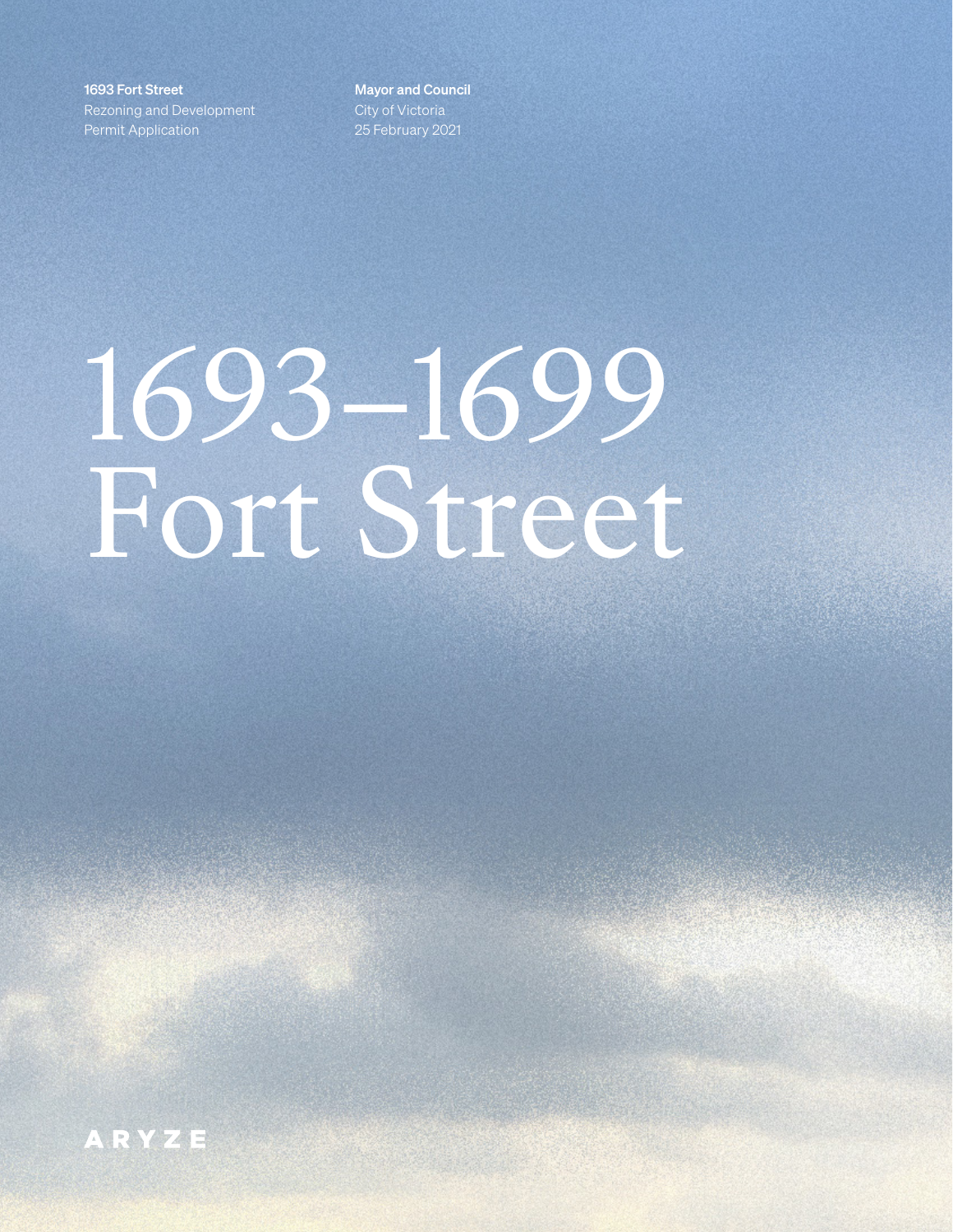#### Dear Mayor and Council,

Please accept this letter as part of our Rezoning and Development Permit Application for 1693 Fort Street, a proposed twenty-three unit, purpose-built, student rental apartment. We are requesting to amend the property from the current R3-2 zoning to a new site-specific zoning.

## History and Site Context

This is the land of the Lekwungen People, known today as the Esquimalt and Songhees Nations. As you travel through the city, you will find seven carvings that mark places of cultural significance. To seek out these markers is to learn about the land, its original culture, and the spirit of its people.

Within this traditional territory, in what is now called the South Jubilee neighbourhood, sits the subject site at the junction of Fort Street and Belcher Avenue. Like other parts of the city, the South Jubilee neighbourhood has passed from agricultural land use stages, to suburbanization, and now to its current form, a mixed-use vibrant urban neighborhood on the edge of the Victoria and Oak Bay border. Made up of mostly low density, single-family housing from the 1920's to the 1950's, the 1960's and 1970's saw the first series of apartment buildings built under the Federal multi-unit residential building (MURB) program that incentivized many of the rental apartments built in the neighborhood and represents the majority of homes in the area today.

## Policy Context

The subject property is located on the western border of the Jubilee Large Urban Village and near the Stadacona Large Urban Village, in an urban residential area. Housing forms characterizing Urban residential areas are comprised of low-rise and mid-rise multi-unit buildings up to six storeys, including townhouses, apartments, and mixed-use buildings along arterial and secondary arterial roads. Character features include variable yard setbacks with primary doorways facing the street, variable front yard landscaping, and boulevard and street tree planting.

At 2.78 FSR, our proposal does exceed the 2.0 FSR allowance outlined in the Official Community Plan. However, also outlined within the Official Community Plan are conditions that which, if met, allow 'bonus density' to be awarded to developments that advance certain plan objectives. Two relevant plan objectives apply to this proposal: purpose-built student rental housing and public art.

This proposed development is supported by not only the current Official Community Plan but also by the Housing Strategy Phase 1 and 2, Go Victoria Mobility Plan, Climate Leadership Plan, upcoming Missing Middle Housing Study, and dozens of action items in the 2019–2022 Strategic Plan.

## Neighbourhood Grain

This area of the South Jubilee neighbourhood includes a heterogeneous mix of commercial and residential uses, from single-family character homes to multi-family apartment and condominium buildings, and long-term care homes. Neighbouring the subject site is a mix of multi-family residential buildings. These buildings are characterized by an informal relationship to Fort Street and include a range of building styles, composed mainly of stucco and painted wood cladding, with some brick accents.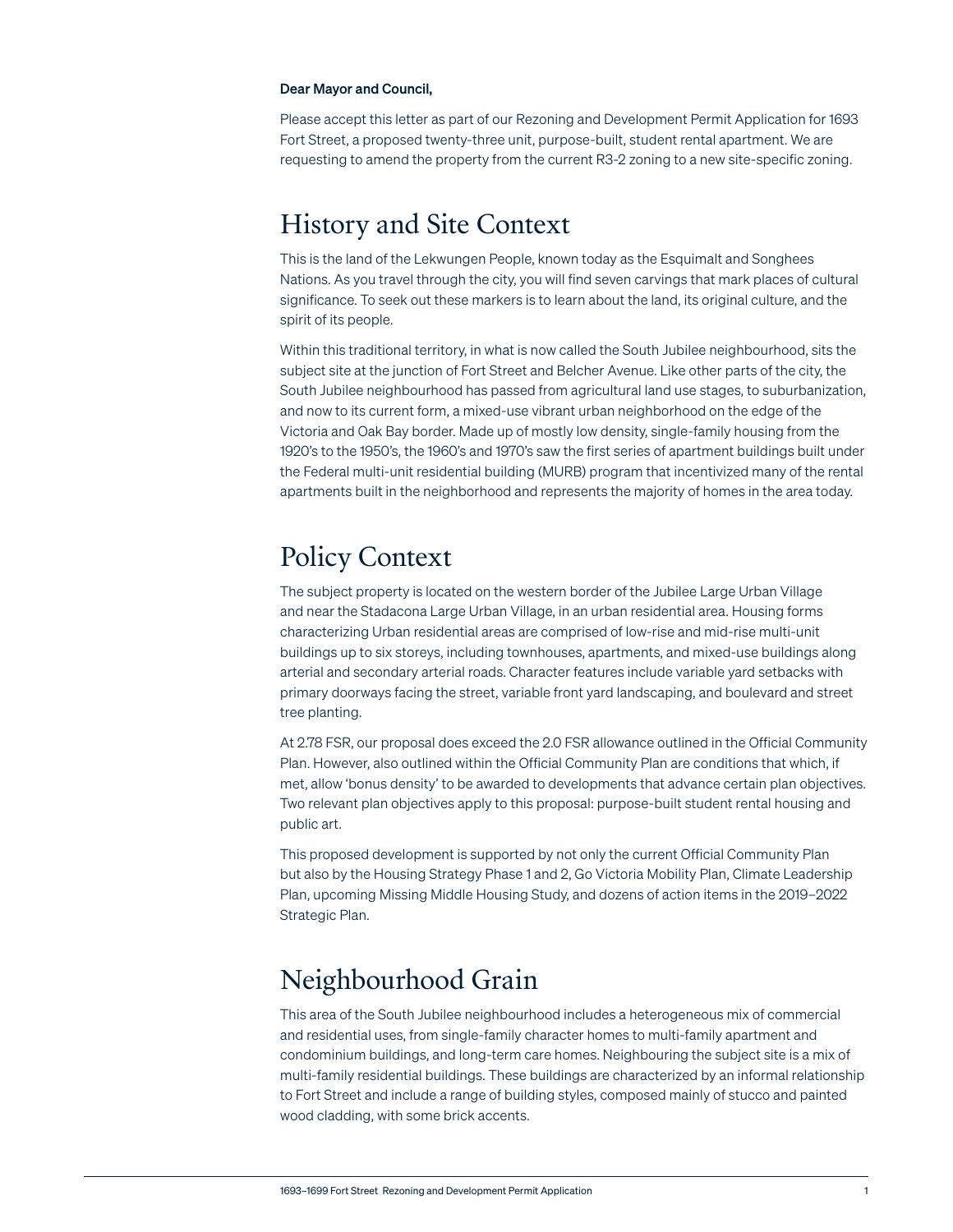The building grain peaks along Fort Street and tapers as you move north and south off this main road which is a typical land use pattern for the city. The footprint of the existing building is symptomatic of its era, with larger setbacks from the street and underutilized density, resulting in a fragmented urban design program. Modern design narratives seek to bring more intimacy to the street with tighter urban setbacks, with the balance of the design program being driven by the student rental utility.

The subject site is less than 750 metres from the Royal Jubilee Hospital and within walking distance to the Jubilee Village which offers a wide range of retail, commercial businesses, and services.

## Site Layout and Building Form

This proposal seeks to provide a more urban, street-oriented building that is compatible with the evolving neighbourhood. The building will be positioned where several streets come together: Fort Street, Belcher Avenue, Fern Street, and Leighton Road. The building is shaped as a five storey building with a setback at the sixth floor level, a form and height supported by the Official Community Plan. The building will be a modest marker at this node along the Fort Street arterial. The massing is shaped to reconcile the oblique orientation of Belcher Avenue and Fort Street, with a ground floor of shared amenity spaces that will connect with and provide oversight to its sidewalk frontages and access to the ground level bicycle parking.

## Design Inspiration

The building expression is both contemporary and dignified. The main palette of the building is light toned and neutral, comprised of light and medium grey metal and textured cementitious panels, charcoal window frames, and architectural concrete. Artwork is to be integrated with the architecture, and will be visible at the building entrance, through the bike room glazing, and at the sixth floor roof overhang. With the curated artwork as an accent, the building materials will compliment rather than compete with the surrounding mix of building styles.

While the materials palette is restrained, the expression of the building has a subtle playfulness, which took inspiration from a student's bookcase. The façades at levels two through five are designed so that each storey reads as a horizontal 'shelf'. Vertically proportioned bedroom windows are arrayed on these 'shelves' in a randomized pattern; these elements are set within a field of textured profiled metal panels conceived as the paper edges of a book, turned backwards on the shelf. These patterned lengths are bracketed by the living room window bays, which project out from the main façade and tie the storeys visually together. One feature bay extends out at an angle, marking the main building entrance below on Fort Street.

The proposed development is designed using Crime Prevention through Environmental Design (CTPED) principles to engage and promote safety and security for tenants and visitors. To minimize opportunities for concealment, the building footprint is uncomplicated, with minimal alcoves and recesses. Landscaping is similarly articulated with a combination of low ground cover and high crown plant species that provide clear sight lines into front, rear, and side yards eliminating blind spots. Appropriate levels of shielded lighting provide safe, well-lit pathways and garden areas around the building, specifically at entry and exit doors.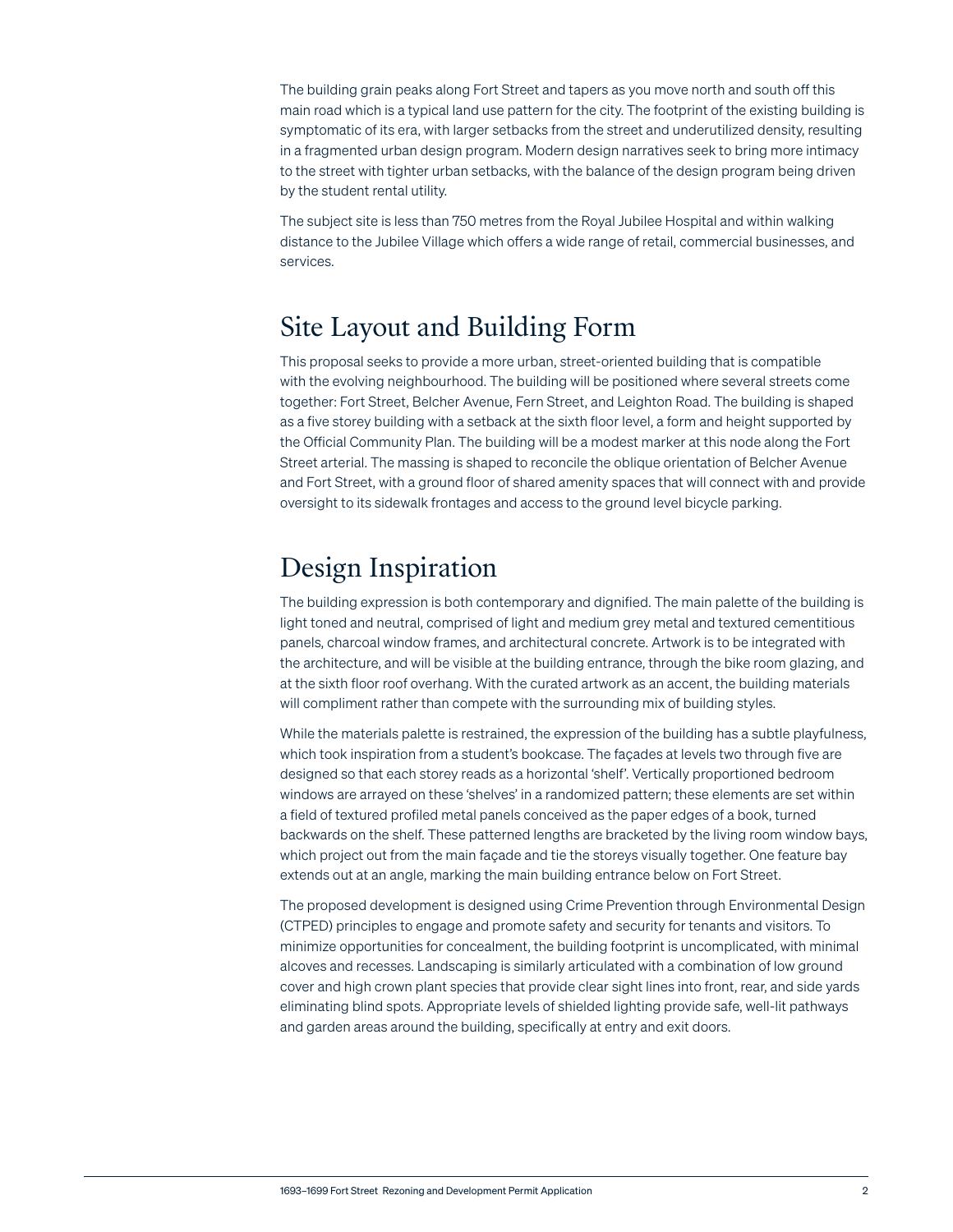# Building Layout

## Ground Floor Plan

Ground floor uses are oriented towards Fort Street and include the main building entrance, secure bike storage, and a common amenity space with patio. The proposed development includes a new sidewalk at the building face and an expanded street frontage with trees, coordinated with City of Victoria for the future expansion of the Fort Street right-of-way. Vehicle parking and building services are tucked under the rear of the building and will be accessed by a driveway off of Belcher Avenue.

## Levels 2 and 3

The typical upper floor level is comprised of five residential units. Each unit is made up of individual bedrooms and a kitchen, living room, and dining room for shared use by the unit occupants. The shared unit spaces project out from the building walls as glazed window bays, designed to optimize natural daylight for these larger rooms. On each floor there are: one 2-bedroom unit, one 3-bedroom unit, and three 4-bedroom units.

## Levels 4 and 5

The upper floor plans are consistent in terms of interior layout, distinguished by only the varying position of the randomized bedroom windows.

## Level 6

The top floor level is set back from the main building façades on all four sides, reducing the perceived height of the building to five storeys. At this level there are three 2-bedroom units, a common laundry room with attached sitting area, and an accessible rooftop amenity space thoughtfully placed on the eastern portion of the rooftop to minimize the overlook on neighbouring properties.

# Landscape Design

The landscape design creates a pedestrian friendly and engaging planted interface that compliments the expression of the contemporary architecture. The plant material selection includes a strong native focus, as well as attractive flowering perennials to encourage pollination; all plants are drought tolerant. The landscape design strives to envision an outdoor space that engages its users, compliments the architecture, and maximizes outdoor amenity space to encourage and foster community interaction. The plant palette is sensitive to the local ecosystem and to the population that is engaging with it.

# Why Student Rental?

Each year, more than 52,000 students attend a post-secondary institution within the Capital Region, approximately 7,000 of which are international students. Two of the three major postsecondary institutions do not have any provisions for on-campus housing and the University of Victoria only has the capacity to house about ten percent of their total student population. With the insufficient availability of on-campus housing, the vast majority of university students are independent renters. The unregulated, off-campus housing that is scattered throughout the region does not necessarily provide an environment conducive to a successful education and has little to no control on housing conditions or rental rates. Students will also often fall prey to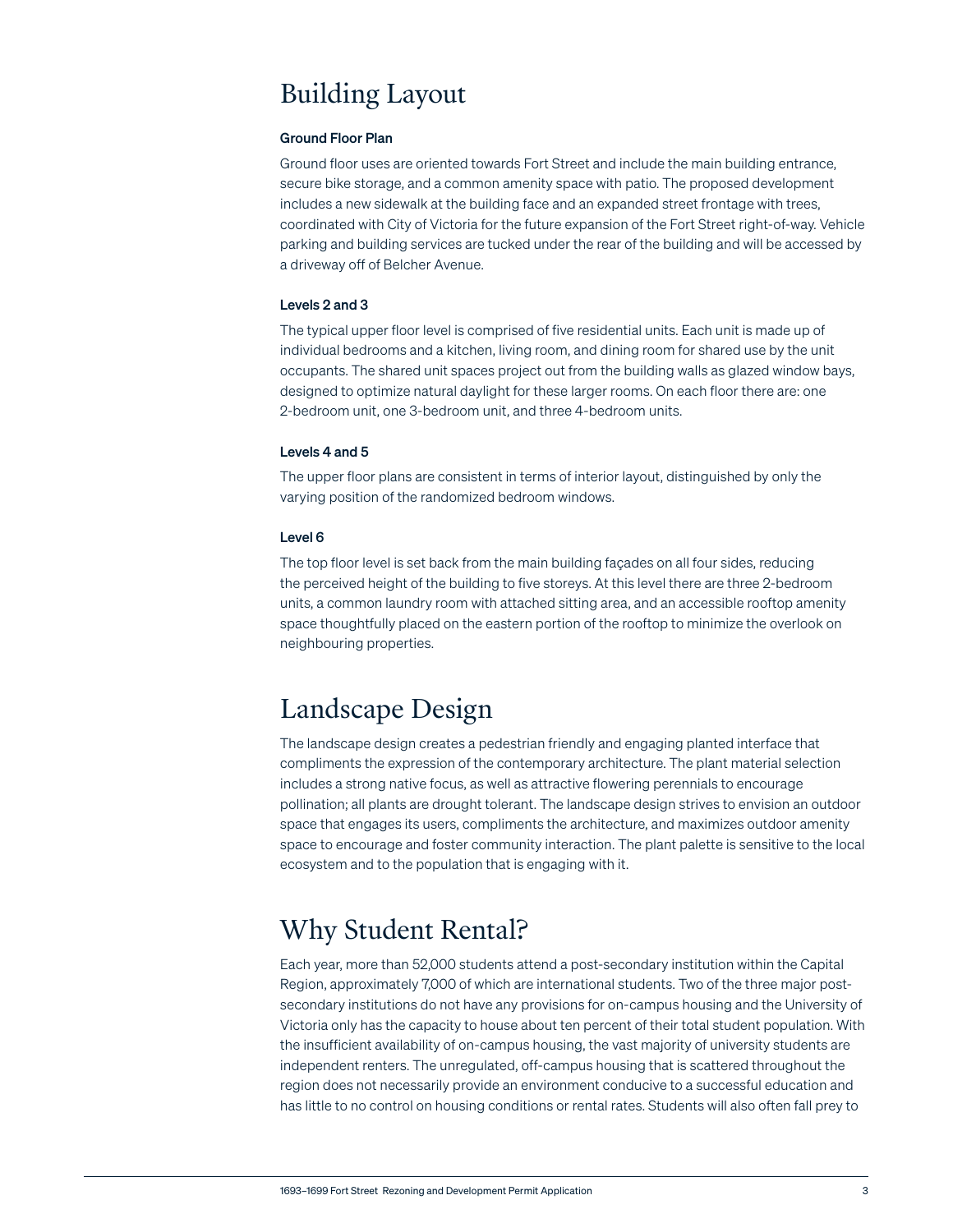scams while looking for off-campus housing online. A rental building dedicated to students will not only help mitigate these issues faced by students but also set a benchmark for future offcampus housing options within the region.

# Mobility Context

## Multi-Model Network

From the subject property's doorstep there are diverse cycle routes, bus routes, and walking options. The City of Victoria's twenty-five year transportation masterplan places even more focus and investment in alternative transportation options with additional transit service and bike lanes planned for the area.

#### Street Network

Fort Street is a two-way street extending west and east and is classified by the City of Victoria as an arterial road. Belcher Avenue is classified as a local road.

# Active Transportation

## Walking and Cycling

The site is well connected to both walking and cycling networks. Fort Street is part of the City of Victoria's regional cycling network and downtown can be accessed in ten minutes via bike lanes on Fort Street or the cycle track on nearby Pandora Avenue. Continuous bike lanes on Foul Bay Road and Henderson Road provide students with a direct cycling route to the Camosun College Lansdowne Campus and the University of Victoria.

All streets surrounding the development site have sidewalks as well as controlled pedestrian crossings at major intersections.

The City of Victoria is rapidly upgrading its network of All Ages and Abilities (AAA) cycling infrastructure. Plans call for the existing cycling lanes on Fort Street and Pandora Avenue to be upgraded to protected cycling lanes, creating a continuous AAA cycling route that connects the site to the City of Victoria's downtown core. In addition, new AAA cycling routes will be created on Leighton Road and Stanley Avenue. These cycling upgrades are scheduled to be under construction in 2021 and completed in 2022. Students are often interested in cycling but concerned for their safety when riding adjacent to heavy traffic, so it is anticipated that these protected AAA cycling facilities will increase the rates of cycling to and from the development. With its large volume of bike parking, the proposed development at 1693 Fort Street is wellpositioned to support the anticipated cycling demand.

The location is within a walking distance of most everyday amenities and services, and all daily errands can be accomplished either on foot or on a bike. Walk Score is an online tool that assesses the walkability and bikeability of a location based on distances to a wide variety of amenities and services. The site scores a 75 for walkability which it defines as 'very walkable'.

The location receives a Bike Score of 93 out of 100, placing it in Walk Score's 'biker's paradise' category. This already high score is expected to improve with the cycling upgrades performed over the next few years.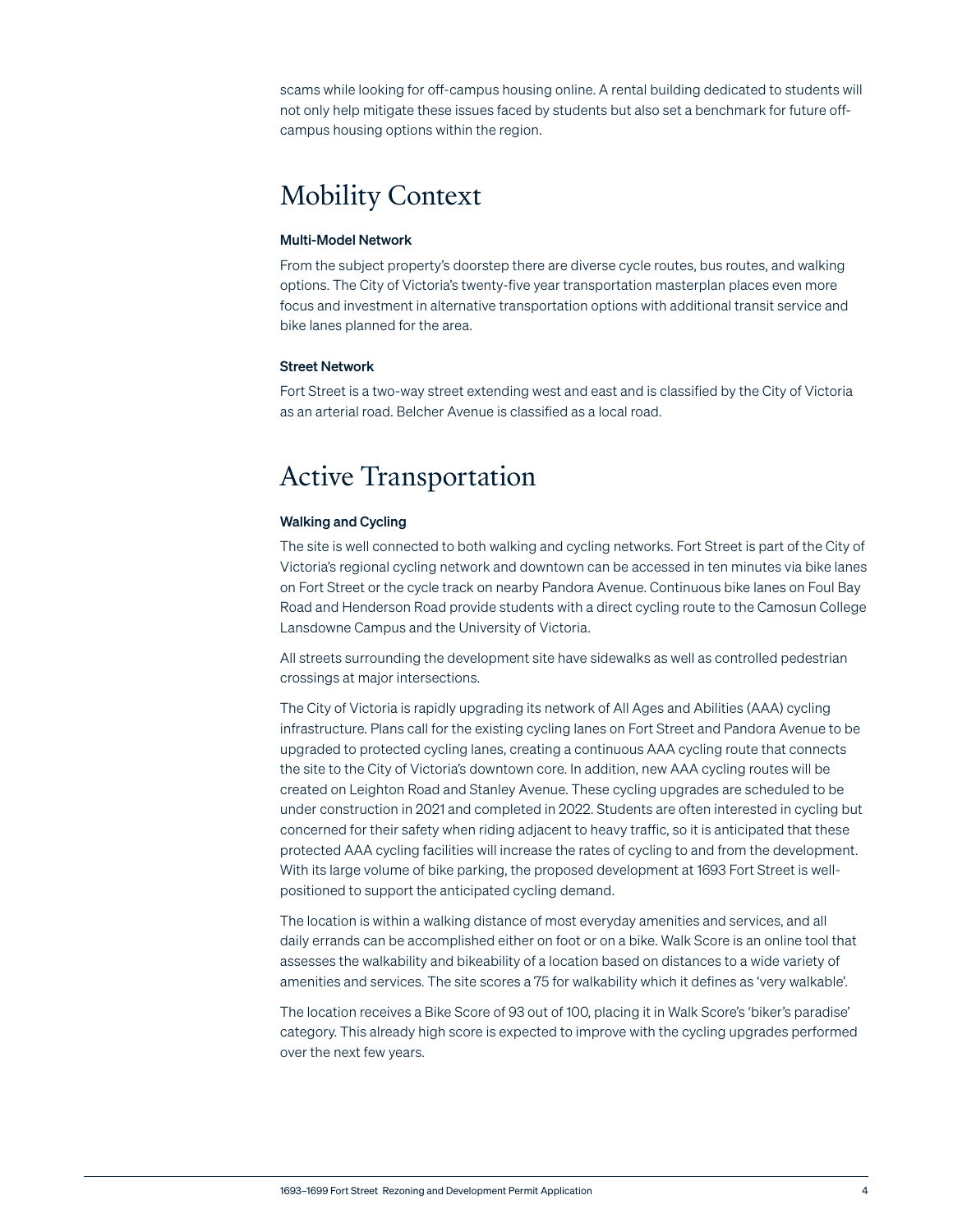#### Car Share

Modo is currently the only car share provider in the Capital Region with a fleet of over eightyfive vehicles. Across BC, Modo has over eight hundred vehicles with car drops at BC Ferry terminals and other transit hubs, allowing for a true car-lite lifestyle. A study completed for the City of Toronto found that on average 21% of car share members were able to shed a vehicle while 45% were able to postpone the purchase of a vehicle. A University of California study found that on average each Modo vehicle removed up to eleven private vehicles due to users selling their vehicles or foregoing the purchase of a vehicle. The site has five Modo vehicles within a ten minute walk which is commonly regarded as walkable. The closest Modo vehicle is located 200 m away on Jubilee Avenue near Oak Bay Avenue. Approximately twenty other Modo vehicles are located in downtown Victoria, which is easily accessible by bike or transit.

#### **Transit**

The site is well served by transit. The proposed development site is surrounded by seven major transit corridors, all within 400 metres—a five minute walk. The transit table presents nearby transit routes and approximate distances from the development site to bus stops. Buses along these routes are designed to accommodate wheelchairs, strollers, and mobility aids.

Students at the University of Victoria, Camosun College, and Royal Roads University have unlimited, discounted access to public transit through the U-PASS, which is paid for automatically in their student fees. With high service frequency, short travel times, and a low cost, public transit is expected to be a popular option for most student residents.

#### Vehicle Parking Demand Analysis

Parking data obtained from the University of Victoria indicate that there is a substantial demographic of post-secondary students who do not own a vehicle and would like to live in a dormitory-like setting. The University of Victoria parking demand rates for students living off-campus in 2019 was approximately 0.15 vehicles per student, while on-campus residing students had parking rates of just 0.08 spaces per student. These rates indicate post-secondary students have lower than average vehicle ownership rates. The University of Victoria, through its on-campus residence applications, estimates significant latent demand for on-campus student housing that will not be satisfied with planned supply increases. Currently at the University of Victoria, only first year students are guaranteed on-campus housing while many second plus year students are forced to move off campus due to a shortage of oncampus housing.

#### Transportation Demand Management (TDM)

- The best TDM strategy is the location efficiency provided by building denser housing forms in compact, walkable neighbourhoods such as the South Jubilee.
- We are also providing significant bicycle parking accessible directly adjacent to the front entrance.
- Each tenant will also have a Modo car membership for the length of their tenancy.